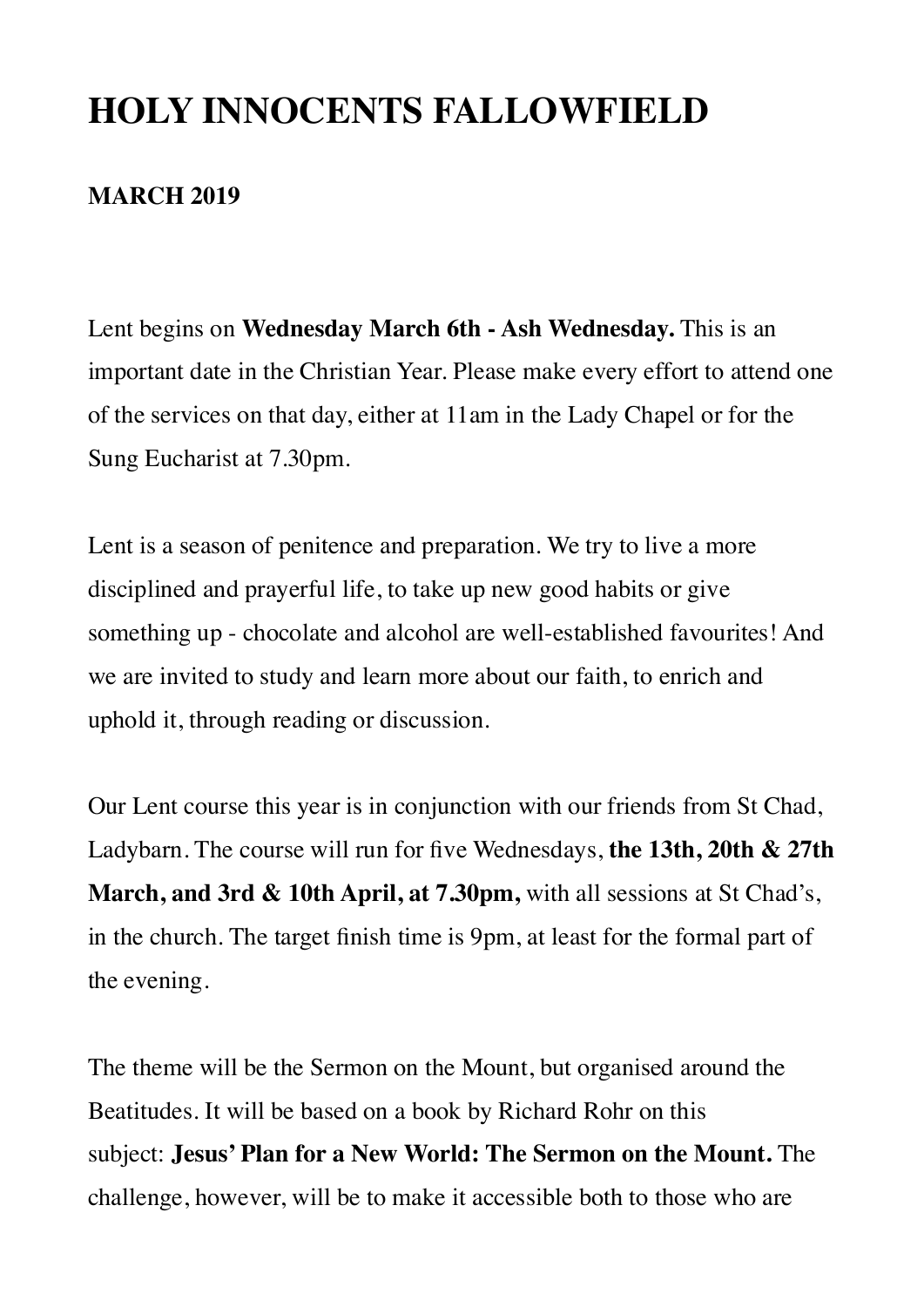following the book and also those, possibly for whom English is not their first language, who have simply read the gospel chapters.

The suggested preparation reading for the subject matter for each session is:

- Session 1 Introduction, context of Jesus' teaching
- Session 2 Matthew 5 v 3
- Session 3 verses 4, 5, & 6
- Session 4 verses 7, 8 & 9
- Session 5 verses 10 & 11

# **SUNDAYS, FESTIVALS AND EVENTS IN MARCH**

\*\*\*\*\*\*\*\*\*\*\*\*\*\*\*\*\*\*\*\*\*\*\*\*\*\*\*\*\*\*\*\*\*\*\*\*\*\*\*\*\*\*\*\*\*\*\*\*\*\*\*\*\*\*\*\*\*\*\*\*

\*\*\*\*\*\*\*

**Wednesday March 6th, Ash Wednesday - the first day of Lent**

**11am: Eucharist, with Imposition of Ashes**

**7.30pm: Sung Eucharist, with Imposition of Ashes**

**President:** The Revd Jane Walker

**Preacher:** The Revd Richard Young

**Readings:** Isaiah 58:1-12; Psalm 51:1-18; 2 Corinthians 5:20b-6:10; John

 $8:1-11$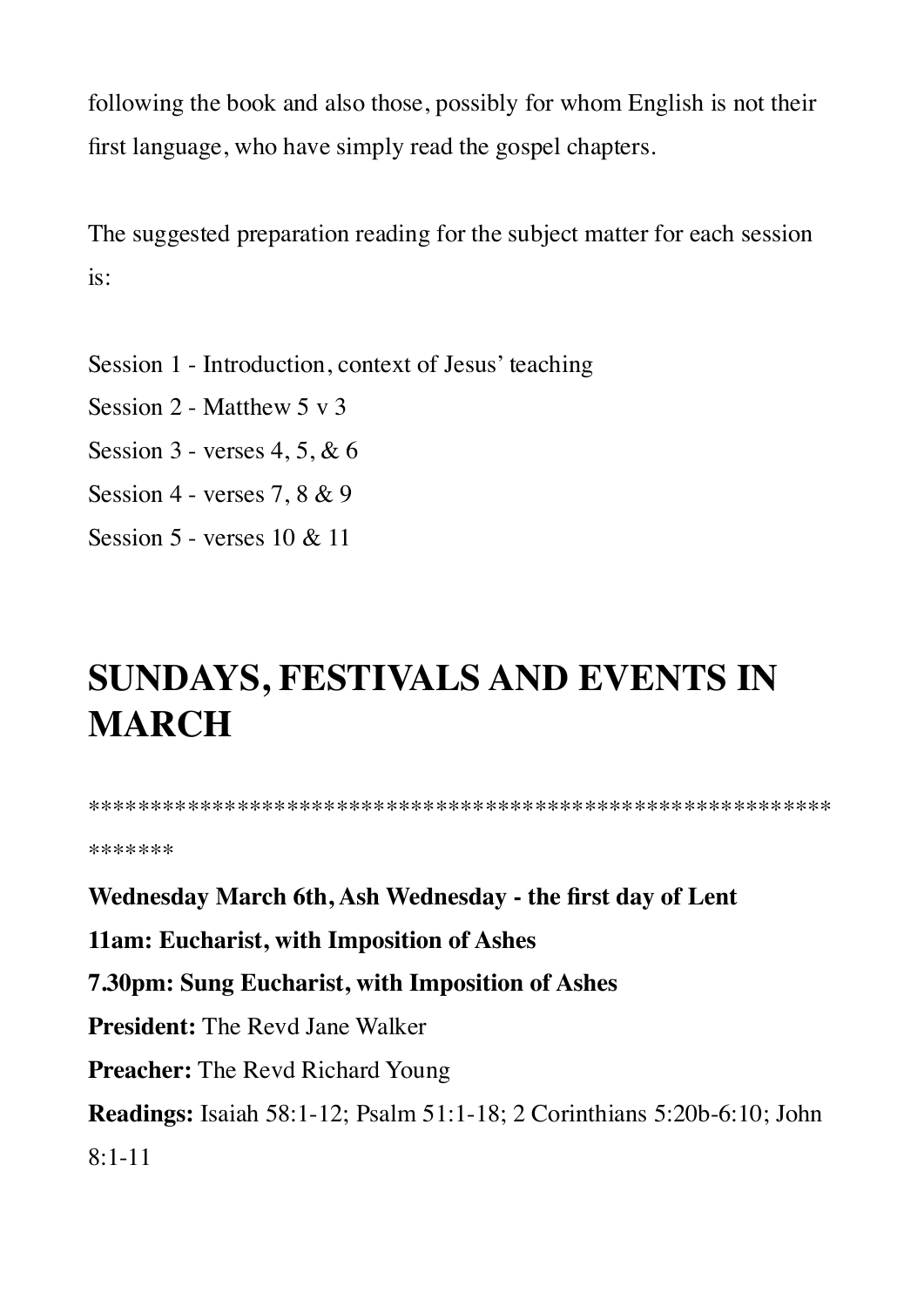**Hymns:** The Lent Prose, Lord in this thy mercy's day; Almighty God, we come to make confession; Just as I am **Other music:** Hide not thou thy face

\*\*\*\*\*\*\*

## **Saturday 9th March QUIET DAY**

This day of prayer begins with a Eucharist at 10am in the upper chapel, and moves on to times of silent prayer and reflection until 3pm. Materials to support prayer and reflection are available. Refreshments available, but bring a packed lunch if you are intending to stay all day.

\*\*\*\*\*\*\*

### **Sunday March 10th - 1st Sunday of Lent**

**President & Preacher:** The Revd Richard Young

**Readings:** Deuteronomy 26:1-11; Psalm 91:1-2,9-end; Romans 10:8b-13;

Luke 4:1-13

**Hymns:** Forty days and forty nights; Gospel Acclamation; Sweet sacrament divine: Christian dost thou see them?

**Other music:** O for a closer walk with God (Stanford)

\*\*\*\*\*\*\*

**Sunday March 17th - 2nd Sunday of Lent** 

**President and Preacher:** The Revd Canon Michael Ainsworth

**Readings:** Genesis 15;1-12,17-18; Psalm 27; Philippians 3:17-4:1; Luke  $13:31$ -end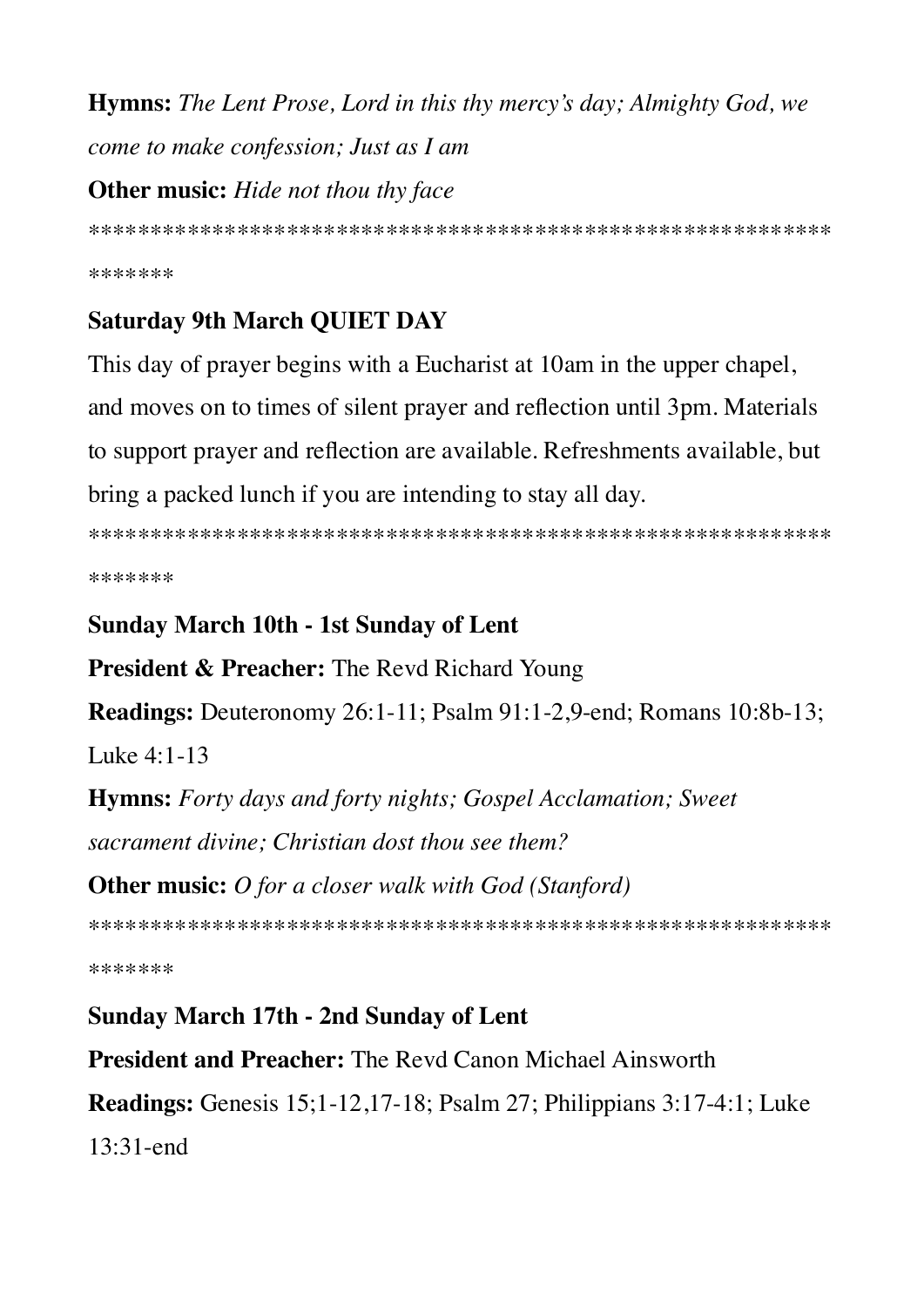**Hymns:** Lord Jesus think on me; Gospel Acclamation; Jesu Lord of life and glory; Be thou my guardian and my guide

**Other music:** O God, you search me and you know me (Farrell)

\*\*\*\*\*\*\*

#### **Sunday March 24th - 3rd Sunday of Lent**

**President & Preacher:** The Revd Richard Young

**Readings:** Isaiah 55:1-9; Psalm 63:1-9; 1 Corinthians 10:1-13; Luke  $13:1-9$ 

**Hymns:** Take up thy cross, the Saviour said; Gospel Acclamation; Jesu, these eyes have never seen; My God I love thee

**Other music:** Like as the hart (Howells)

\*\*\*\*\*\*\*\*

Sunday March 31st - 4th Sunday of Lent, Refreshment 'Mothering' **Sunday** 

**President and Preacher: The Revd Richard Young** 

**Readings:** Exodus 2:1-10; Psalm 34:11-20; 2 Corinthians 1:3-7; Luke  $2:33-35$ 

**Hymns:** Lord of all hopefulness; Gospel Acclamation; For the beauty of the earth; Now thank we all our God

**Other music:** We belong to God (Somos del Señor)

\*\*\*\*\*\*\*